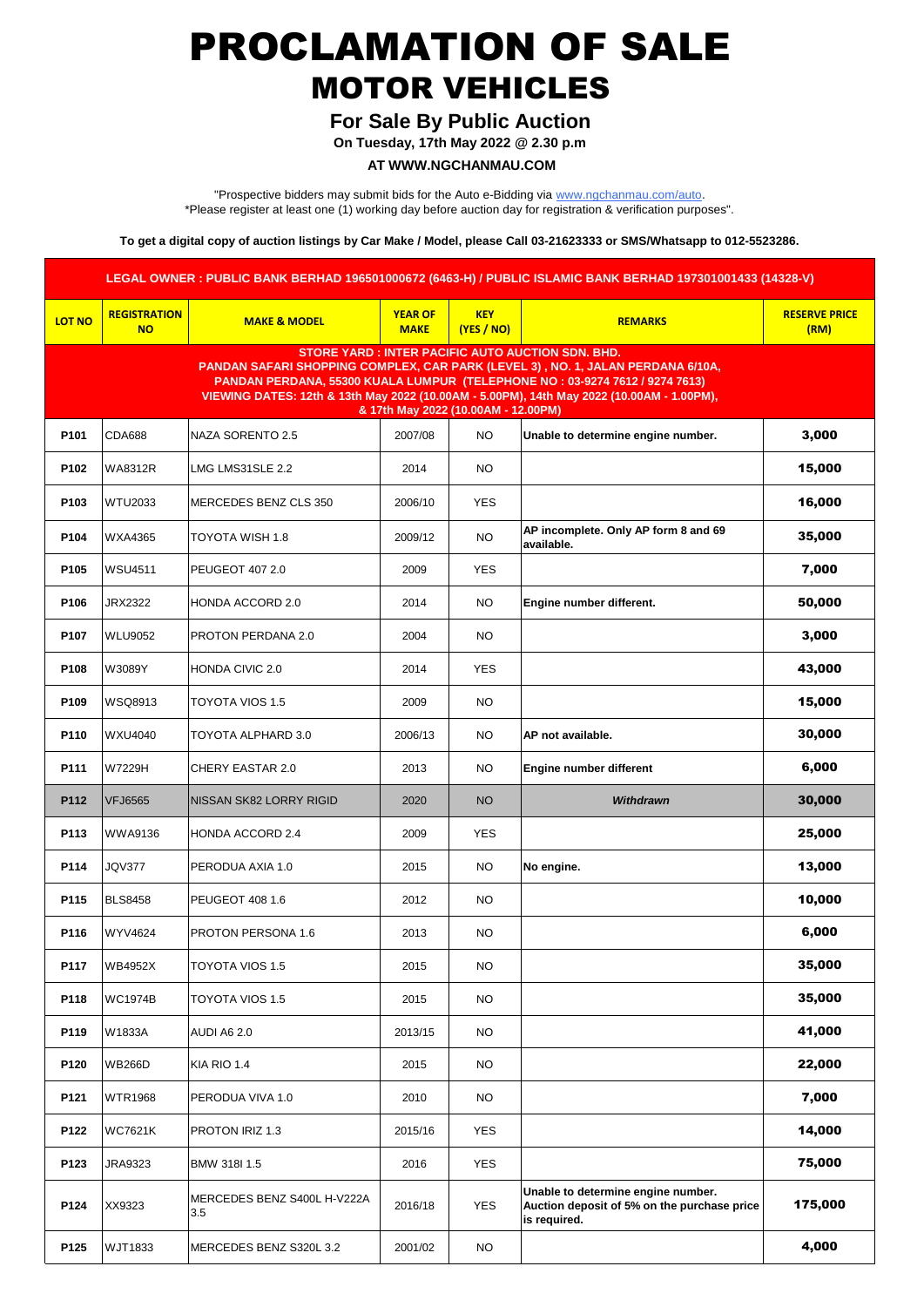| <b>LOT NO</b>                                        | <b>REGISTRATION</b><br><b>NO</b> | <b>MAKE &amp; MODEL</b>     | <b>YEAR OF</b><br><b>MAKE</b> | <b>KEY</b><br>(YES / NO) | <b>REMARKS</b>                                                             | <b>RESERVE PRICE</b><br>(RM) |  |  |  |
|------------------------------------------------------|----------------------------------|-----------------------------|-------------------------------|--------------------------|----------------------------------------------------------------------------|------------------------------|--|--|--|
| P126                                                 | AHE385                           | PERODUA ALZA 1500           | 2010                          | <b>NO</b>                | Vehicle stored at Kereta Terpakai Lipis (Gua<br>Musang)                    | 9,000                        |  |  |  |
| P127                                                 | <b>JNN9868</b>                   | HONDA ACCORD 2.0            | 2012                          | <b>YES</b>               | Engine number different. Vehicle stored at<br>Focal Park Sdn Bhd (Kuantan) | 33,000                       |  |  |  |
| P128                                                 | <b>VBQ2963</b>                   | PERODUA AXIA 1.0            | 2018                          | <b>YES</b>               | Vehicle stored at Inter Pacific Auto Auction<br>(Ipoh)                     | 21,000                       |  |  |  |
| P129                                                 | <b>WLU2188</b>                   | <b>FORD FOCUS GHIA 2.0</b>  | 2012/13                       | <b>YES</b>               | Vehicle stored at Inter Pacific Auto Auction<br>(Ipoh)                     | 19,000                       |  |  |  |
| P <sub>130</sub>                                     | <b>VBP5316</b>                   | <b>PROTON SAGA 1.3</b>      | 2018                          | <b>YES</b>               | Vehicle stored at Focal Park Sdn Bhd<br>(Kuantan)                          | 18,000                       |  |  |  |
| P131                                                 | <b>WMR9723</b>                   | <b>HONDA CITY 1.5</b>       | 2005                          | <b>YES</b>               | Vehicle stored at Kereta Terpakai Lipis<br>(Kuala Lipis)                   | 7,000                        |  |  |  |
| P132                                                 | <b>VDU2787</b>                   | PERODUA AXIA 1.0            | 2019                          | <b>YES</b>               | Vehicle stored at J&Y Motors Sdn Bhd<br>(Terengganu).                      | 24,000                       |  |  |  |
| P133                                                 | <b>SYE996</b>                    | PROTON X70 1.8              | 2019/20                       | <b>YES</b>               | Vehicle stored at Chong Motor (Temerloh)                                   | 75,000                       |  |  |  |
| P134                                                 | CDC8730                          | <b>PROTON SAGA 1.3</b>      | 2012                          | <b>NO</b>                | Vehicle stored at Focal Park Sdn Bhd<br>(Kuantan)                          | 7,000                        |  |  |  |
| P135                                                 | <b>WMU5775</b>                   | CHEVROLET OPTRA 1.8         | 2005                          | <b>YES</b>               | Vehicle stored at Kereta Terpakai Lipis (Gua<br>Musang)                    | 1,000                        |  |  |  |
| P136                                                 | WQT8818                          | <b>HONDA CIVIC 1.3</b>      | 2007/08                       | <b>YES</b>               | Vehicle stored at Focal Park Sdn Bhd<br>(Kuantan)                          | 21,000                       |  |  |  |
| P137                                                 | TBG2223                          | NISSAN FRONTIER 2.5         | 2012                          | <b>YES</b>               | Vehicle stored at J&Y Motors Sdn Bhd<br>(Terengganu).                      | 13,000                       |  |  |  |
| P138                                                 | <b>WUH6818</b>                   | PEUGEOT 308 1.6             | 2010                          | <b>YES</b>               | Vehicle stored at J&Y Motors Sdn Bhd<br>(Terengganu).                      | 4,000                        |  |  |  |
| P139                                                 | <b>WC1327W</b>                   | <b>PROTON SUPRIMA S 1.6</b> | 2015/16                       | <b>YES</b>               |                                                                            | 24,000                       |  |  |  |
| P140                                                 | <b>WWF9298</b>                   | FORD FIESTA 1.6             | 2011/12                       | <b>YES</b>               |                                                                            | 9,000                        |  |  |  |
| Next Auction Date: - 24th May 2022 (2.30pm, Tuesday) |                                  |                             |                               |                          |                                                                            |                              |  |  |  |

#### **MAIN TERMS & CONDITIONS**

Prior to the auction sale, all intending bidders are required to deposit with the Auctioneer a sum of RM1,000.00 (if the Reserve Price is below RM100,000.00) or 5% of the Reserve Price (if the reserve price is RM100,000.00 and above) or regardless of reserve price such sum as indicated in the "Remarks" column of the *Proclamation of Sale, whichever is higher,* ("Deposit") together with buyer's premium of RM600.00 (if the Purchase Price is RM5,000.00 and above) or RM 300.00 (if the Purchase Price is below RM 5,000.00) per vehicle by Cash, Credit Card (Visa/Master) or Bank Draft in favour of NG CHAN MAU & CO. SDN. BHD. No personal cheques will be accepted. In the event the Purchase Price is RM100,000.00 and above, the Successful Purchaser shall top up the deposit to the sum equivalent to 5% of the Purchase Price to the auctioneer. The difference between the Deposit and 5% of the Purchase Price must be paid on the Auction day.

The balance of the Purchase Price shall be paid in full by the Successful Purchaser within seven (7) calendar days from the date of Auction to the Legal Owner. All expenses incurred in respect of the ownership transfer shall be borne by the Purchaser.

All vehicles are sold **on an "AS IS WHERE IS" BASIS** and subject to the **CONDITIONS OF SALE.**

Be sure to inspect the vehicles before bidding and no inspection is allowed during or after the auction.

All intending bidders are advised to inspect the conditions of the vehicle and conduct their own JPJ, PDRM (Police Search) prior to the auction sale.

NO REFUND shall be entertained for Puspakom VR 1 "Lulus Bersyarat".

All details of the vehicles as listed in this POS are subject to change by the Legal Owner.

[FOR](http://www.ngchanmau.com/) [FURTHER](http://www.ngchanmau.com/) [PARTICULARS](http://www.ngchanmau.com/) AND CONDITIONS OF SALE, PLEASE CONTACT THE [UNDERMENTIONED](http://www.ngchanmau.com/) AUCTIONEER(S) OR LOG ON TO **[www.ngch](http://www.ngchanmau.com/)anmau.com/auto**

**NG CHAN MAU & CO. SDN. BHD. [200601018098 (737850-T)] NG CHAN MAU** Unit No. 6 (B-1-6), 1st Floor, Block B **LOW CHEE HIAN Megan Avenue II ROSEMAINI BINTI AHMAD RADZI No. 12, Jalan Yap Kwan Seng LICENSED AUCTIONEERS 50450 Kuala Lumpur Tel : 03-2162 3333**

 **H/P No : 012-552 3286 Fax : 03-2162 3233**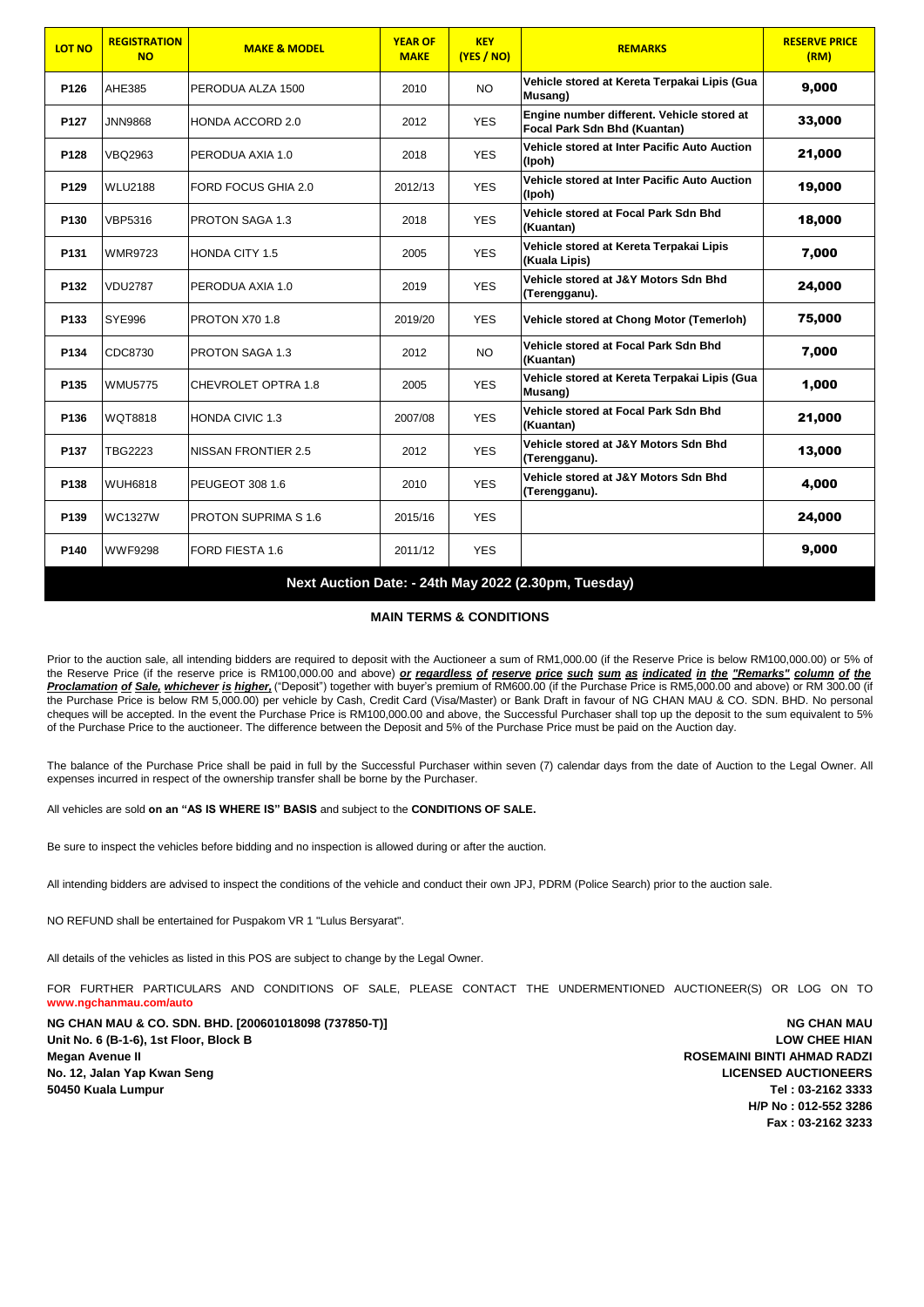# **CONDITIONS OF SALE**

#### **ENTERING OR PURCHASING VEHICLE(S) IN THIS AUCTION CONSTITUTES ACCEPTANCE ON THE FOLLOWING CONDITIONS OF SALE.**

1. **THIS SALE is made by PUBLIC BANK BHD/ PUBLIC ISLAMIC BANK BHD \* ("Owner") in exercise of the rights and powers conferred upon the Owner pursuant to a Hire Purchase Agreement/ Hire Purchase-i Agreement executed by the hirer (the "said agreements") as appearing in the said agreements in favour of the Owner** and is subject to the regulations implied or imposed upon or relating to or affecting the subject vehicle.

\* To delete the non applicable bank entity

- 2. The intending bidders may participate in the live auction sale ("Auction") of the vehicles in the following manner depending on the mode/facility available to them by the auctioneer:
	- a. Being physically present at the Auction venue on the Auction date; or
	- b. Bidding remotely or at the Auction venue on the Auction date using the dedicated Mobile app/ online website via the auctioneer's website (online bidders are also bound by online terms & conditions on the auctioneer's website).

Once a bid has been submitted, it cannot be retracted, deleted, or cancelled. The Owner is not responsible for any cancelled bids. The Owner still reserves the right to refuse any bid under Clause 6 below.

- 3. The Auction schedule will be updated on the Auctioneer's website on a weekly basis. Please check the Auction schedule regularly to find out the Auction date(s) for the respective month.
- 4. **The vehicle is sold on an "as is where is" basis.** The Successful Purchaser (as defined in Clause 6 below) acknowledges and agrees that there shall be no warranty or guarantee made to the quality and condition of the vehicle, including any engine swop/ change and differences to the engine number where in such event, no refund of monies shall be allowed.
- 5. All intending bidders are required to deposit with the Auctioneer a sum of **RM1,000.00 (if the Reserve Price is below RM100,000.00) or 5% of Reserve Price (if the Reserve Price is RM100,000.00 and above) or regardless of reserve price such sum as indicated in the "Remarks" column of the Proclamation of Sale, whichever is higher, ("Deposit") together with a buyer's premium of RM600.00 (if the Purchase Price is RM5,000.00 and above) or RM300.00 (if the Purchase Price is below RM5,000.00) per vehicle by Cash, Credit Card (Visa/Master) or Bank Draft** in favour of the **Auctioneer** prior to the Auction. In the event the Purchase Price (as defined in Clause 8 below) is RM100,000.00 and above, the Successful Purchaser (as defined in Clause 6 below) shall top up the deposit to the sum equivalent to 5% of the Purchase Price to the auctioneer. The difference between the Deposit and 5% of the Purchase Price must be paid on the Auction day. Any person who intends to bid on behalf of another person, corporation or firm is required to deposit with the Auctioneer prior to the Auction a letter of authorisation or a copy of the Directors' Board of Resolution certified true by the company secretary, as the case may be, stating that he is acting on behalf of another person, corporation or firm and he is authorised to bid and/or sign all the necessary documents. All intending bidders are required to verify their identities by showing the Auctioneer their identity cards (or other document(s) of identification acceptable by the Auctioneer) prior to the commencement of the Auction for the purpose of verification, failing which they shall not be entitled to bid. An undischarged bankrupt is also not allowed to bid or to act as an agent. All Bidders must be above 18 years old and must be citizens or permanent residents Malaysia.
- 6. Subject to the Reserve Price together with taxes (whenever applicable), the highest bidder being so allowed by the Auctioneer, shall be the successful<br>purchaser **("Successful Purchaser")** and the Auctioneer and /or the any reason for such refusal. If any dispute arises as to any bid or bids and/or the bidding process and/or the highest bid, the Auctioneer may, after having first obtained the Owner's consent, at his own discretion and with or without notice determine the dispute or re-conduct the Auction at the last disputed bid or may postpone, cancel a sale or withdraw the Vehicle from the Auction. The Owner and the Auctioneer will neither have liability nor obligation to the intending bidders as a result of any vehicle withdrawal, or the cancellation or postponement of the Auction. The intending bidders agree to indemnify, defend, and hold the Owner and the Auctioneer harmless from any and all liability arising out of any decisions made in resolving the disputes.
- 7. No bid shall be less than the last previous bid at a sum called/displayed on screen by the Auctioneer at the time of the sale and no bidding shall be retracted. Should there be any retraction from the bidder after the fall of the hammer and/or the decision of the Auctioneer, the deposit paid pursuant to Clause 5 above shall be forfeited by the Owner and the vehicle shall at the option of the Owner be put up for sale again or the Auctioneer may decide to adjourn the Auction to another date at the instruction of the Owner.
- 8. The price after the close of bidding shall be known as **"Purchase Price"**.
- 9. Immediately after the fall of the hammer and/or the decision of the Auctioneer to accept the highest bid, the deposit pursuant to Clause 5 above shall be treated as part payment of the Purchase Price. The Successful Purchaser shall be issued/given a Certificate of Sale/ Contract of Sale generated/prepared by the Auctioneer. In the event of a Certificate of Sale being issued by the Auctioneer, the Successful Bidder hereby acknowledges and accepts the said Certificate of Sale as a valid transaction of sale and conclusive proof of the sale. In the event of a Contract of Sale being prepared by the Auctioneer, the Successful Bidder shall execute the same on the date of the Auction.
- 10. In the event that the Successful Purchaser after the completion of sale and after the fall of hammer denies and/or refuses to acknowledge the sales (if a Certificate of Sale is to be issued by the Auctioneer) or fails/refuses to sign the Contract of Sale on the date of the Auction (if a Contract of Sale is to be prepared by the Auctioneer), the deposit paid pursuant to Clause 5 herein shall be forfeited by the Owner and the vehicle shall forthwith be put up for sale again or the Owner may decide to adjourn the Auction to another date.
- 11. The balance of the Purchase Price shall be paid in full by the Successful Purchaser within **seven (7) calendar days** from the date of Auction to the Owner **("Expiry Date")**. However, the period of **seven (7) calendar days** may be extended by the Owner at its absolute discretion upon written request by the Successful Purchaser before Expiry Date provided always that the Successful Purchaser shall pay the Owner late payment charges and storage charges to be determined by the Owner at its absolute discretion on or before the extended Expiry Date.
- 12. In default of such payment of the balance of Purchase Price or late payment charges (if applicable) within the time and in the manner as stipulated in Clause 11 above, the deposit and the buyer's premium paid pursuant to Clause 5 above shall be forfeited by the Owner and the Auctioneer respectively and the vehicle may be put up for sale by the Owner at its sole discretion.
- 13. Upon full payment of the balance of the Purchase Price in accordance with Clause 11 above and late payment charges (if applicable), the Successful Purchaser shall collect from the Owner the duly executed transfer document and the original registration card of the vehicle (if the same is in the possession of the Owner).
- 14. Time shall be the essence of this contract of sale.
- 15. The Successful Purchaser is advised to effect transfer of ownership via involuntary transfer (double Transfer). Should the bidder fraudulently obtains attestation on the transfer documents to proceed with the voluntary transfer (single transfer), the Owner and/or the auctioneer shall not be liable if the transfer is denied subsequently.
- 16. The Successful Purchaser shall procure the registration of the transfer of ownership to the Successful Purchaser's name with Jabatan Pengangkutan Jalan within fourteen (14) days from the date of receipt of the documents for registration from the Owner.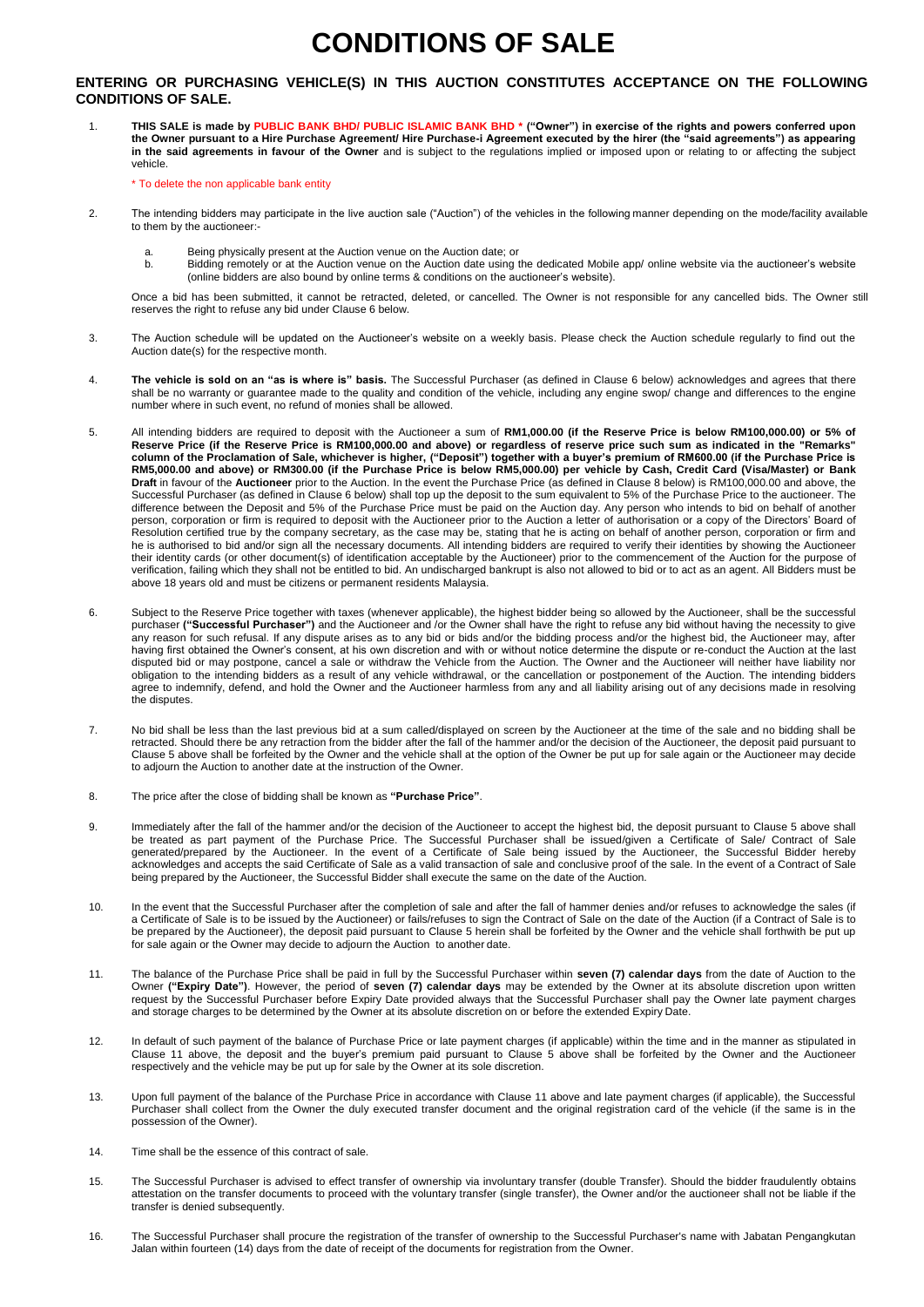- 17. The Successful Purchaser shall be responsible to pay and settle all outstanding summons, fines and/or penalties issued or due for the vehicle before and after the auction. The Successful Purchaser shall not be entitled to claim for any refund, termination, compensation or price reduction for the reason of outstanding summons, fines and/or penalties.
- 18. Any request for refund of monies (which is limited only to the following reasons) paid by the Successful Purchaser shall be allowed provided a written request together with supporting documents (contract note, JPJ search, etc.) are submitted to the Owner within thirty (30) days from the Auction date:
	- a. The Vehicle failed PUSPAKOM VR-1 inspection **while still in the store yard** due to floor board cut, all pillars cut, chassis tampered, engine tampered; and/or
	- b. The Transfer cannot be effected due to reasons attributable to the Owner only.

Only the Purchase Price will be refunded by the Owner whereas the buyer's premium will be refunded by Auctioneer. Other costs including but not limited to repair, spray-painting, towing, etc will not be claimable by the Successful Purchaser.

- 19. For avoidance of doubt, **strictly NO REFUND SHALL BE ENTERTAINED FOR**:
	- a. Claim for refund which is not submitted within thirty (30) days from the date of Auction;<br>b. Transfer of ownership which cannot be registered due to traffic summonses. fines or pe
	- b. Transfer of ownership which cannot be registered due to traffic summonses, fines or penalties owed to the relevant authorities;<br>c. Vehicle with VR-1 "LULUS BERSYARAT" report which includes but not limited to pillar cut,
	- Vehicle with VR-1 "LULUS BERSYARAT" report which includes but not limited to pillar cut, change of engine, former usage as taxi, parts missing irrespective of whether the vehicle's condition is declared or not during the Auction;
	- d. Defects were found after the vehicle was released from the store yard notwithstanding the PUSPAKOM VR-1 inspection hasfailed;
	- e. Vehicle was taken out from the store yard without prior PUSPAKOM VR-1 inspection at the Owner's panel store yard;<br>f. In the event custom duty on the vehicle was not paid: and/or
	- In the event custom duty on the vehicle was not paid; and/or
	- g. Engine number differs, or change of transmission system, or any other discrepancy to the registration card.

Note : The PUSPAKOM VR-1 inspection must be carried out in the store yard before the vehicle can be released from the store yard.

- 20. In the case of defective vehicles, the Successful Purchaser expressly acknowledges that:
	- a. The vehicle is sold without any warranty as to title, whether or not the Owner has title to the vehicle, and that there is no representation as to the roadworthiness of the vehicle or fitness for purpose, or that the vehicle is free from encumbrance;
	- b. The vehicle is sold without any warranty as to its road worthiness, availability of the vehicle's existing or new registration card, or registrability of the vehicle with the relevant authorities, including but not limited to, non-registration due to unauthorised joining, welding, modification, change, tampering of the vehicle or any part therein, etc., rendering the vehicle not roadworthy;
	- c. There shall be no refund in the event of non-registration, seizure and/or forfeiture of the vehicle by the relevant authorities for any reason whatsoever; and
	- d. All implied warranties under the Sale of Goods Act are specifically and expressly negated and excluded under the sale.
- 21. The Successful Purchaser's claim for refund shall only be limited to the Purchase Price and Buyer's Premium paid for the Vehicle. The Purchase Price and the Buyer's Premium shall be refunded to the Successful Purchaser. The Successful Purchaser shall have no further claims against the Owner and/or the Auctioneer. The Owner and/or the Auctioneer shall not be liable for any consequential damages/losses of whatsoever nature suffered by the Successful Purchaser.
- 22. The Successful Purchaser acknowledges and confirms that:
	- a. he has inspected the vehicle and tendered his bid with full knowledge/notice of the actual state and condition of the vehicle and purchases the vehicle on an "**as is where is**" basis and shall not be entitled to terminate his purchase or to make any claim for compensation or reduction of the Purchase Price or claim any damages in respect of any misdescription of the condition, state and other aspects of the vehicle;
	- b. he made/submitted the bid solely as a result of his own inspection/evaluation and depending on his/her own skill and judgment and not in reliance on any representation or warranty, whether written, oral or implied, by or from the Owner and/or the Auctioneer;
	- c. As from the time of the sale of the vehicle, the vehicle shall be at the sole risk of the Successful Purchaser with regards to any loss or damage of whatsoever nature or howsoever occurring.
- 23. The Successful Purchaser is deemed to have made independent checks and verification as regards to the particulars of the vehicle with all the relevant authorities to his satisfaction, and the Owner and the Auctioneer make no representation, express or implied, as regards the accuracy of the particulars of the vehicle. The Owner and the Auctioneer hereby disclaim any liabilities for any representation made and excluded/omitted.
- 24. The Owner gives no warranty as to the accuracy or correctness of the information and statements contained in the Proclamation of Sale and this Conditions of Sale as to the state or condition of the vehicle other than that the Owner is the lawful and beneficial assignee of the vehicle. Save as aforesaid, no representation/warranty is made by or implied against the Owner in respect of the vehicle and all matters in relationhereto.
- 25. The Owner is under no obligation to answer any query or request by the Successful Purchaser and any refusal or failure by the Owner to answer such request for any reason whatsoever shall not be a ground for non-completion or delay in completion of this sale.
- 26. The Owner disclaims all liability in any informal communication between the Successful Purchaser and the Owner before or after the sale and the Successful Purchaser shall have the duty to verify all communications in relation to the vehicle and the sale herein.
- 27. Notwithstanding there being no default or breach on the part of the Successful Purchaser, the Owner shall be entitled whether before, during or after the preparation/execution of Certificate of Sale/ Contract of Sale, as the case may, to terminate the sale of the vehicle to the Successful Purchaser at the Owner's sole and absolute discretion without any reason assigned thereto. In such an event, the sale shall be terminated **,** be null and void and the Owner shall refund free of interest and without any compensation whatsoever to the Successful Purchaser, such moneys as may have been received by the Owner from the Successful Purchaser being payment towards the account of the Purchase Price of the vehicle. The Auctioneer, the Owner, their respective servants and agents shall not in any way be liable to the Successful Purchaser for any compensation or damages whatsoever and the Successful Purchaser hereby expressly and irrevocably waives any and all claims, demands, rights and causes of action whatsoever and howsoever arising that the Successful Purchaser may have against any one or more of them in respect of and/or howsoever in connection with the sale and the vehicle.
- 28. All necessary investigations required by intending bidders for their purpose and consideration shall be made by the intending bidders themselves at their own costs and expenses.
- 29. All risk, loss or damage, including but not limited to the loss or damage by fire, storm, earthquake, malicious damage, any loss or damage of whatsoever nature or howsoever occurring to the vehicle shall pass to the Successful Purchaser on the date of Auction.
- 30. The Owner reserves the right to impose such additional terms and conditions in respect of the sale of the vehicle as the Owner deems fit from time to time by giving prior notice of fourteen (14) calendars days.
- 31. If there is any conflict or inconsistency between the English text and the text in any other languages of the Proclamation of Sale and/or the Conditions of Sale, the English text shall prevail. In the event of any ambiguity or inconsistency in the interpretation or constructions of the same, the Owner shall determine such ambiguity or inconsistency and the Owner's decision shall be final and binding.
- 32. Terms used in this Conditions of Sale and not otherwise defined shall have the meanings given to them in the Proclamation of Sale.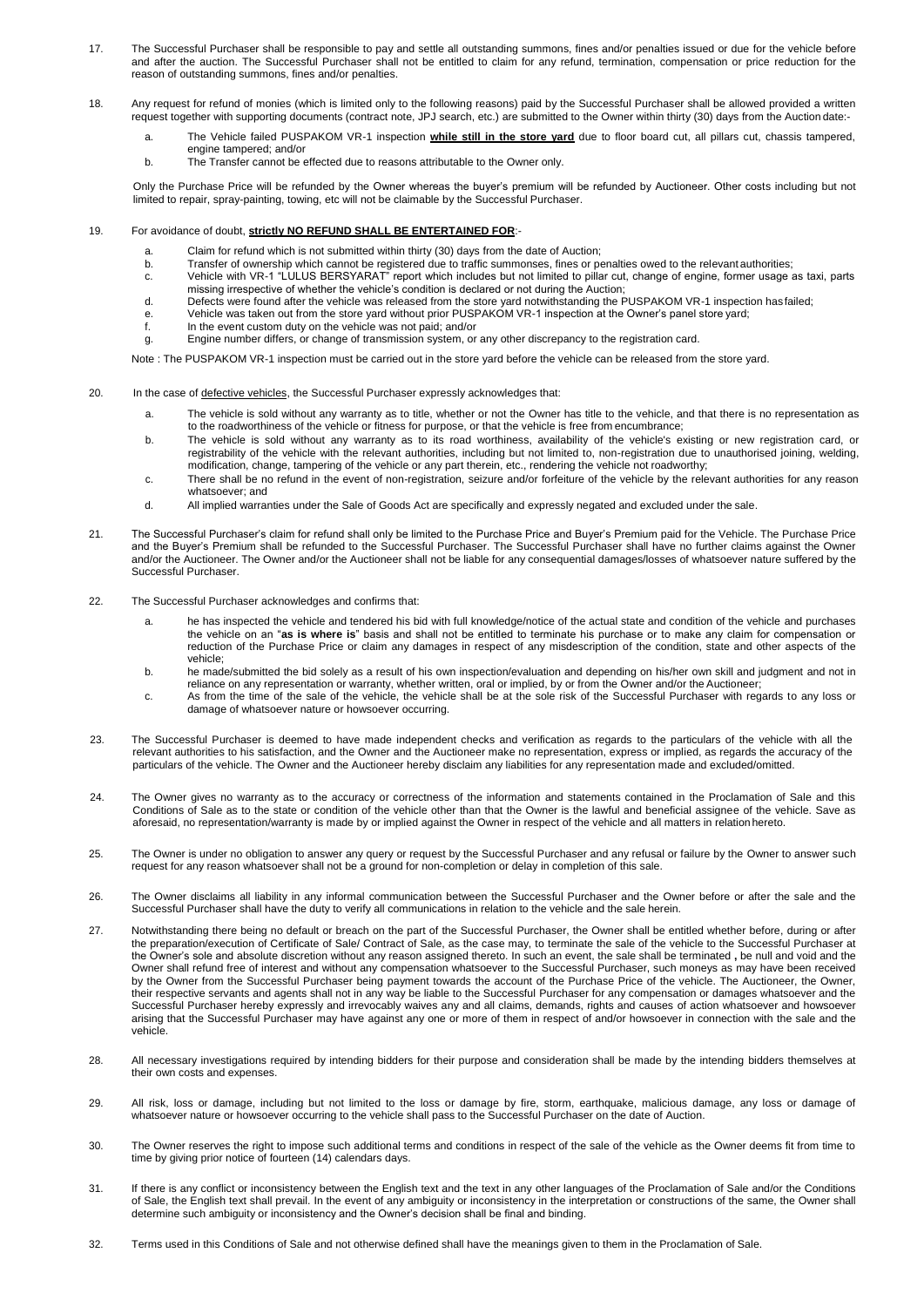- 33. In these clauses as above stated, where the context so permits, the singular includes the plural and vice versa and the masculine includes the feminine and neuter genders.
- 34. Each of the clauses in this Conditions of Sale is severable and distinct from one another and if any one or more of the clauses or any part thereof is or becomes invalid, illegal or unenforceable, the validity, legality or enforceability of the remaining Clauses of this Conditions of Sale shall not thereby be affected or impaired in any way.
- 35. The Auctioneer shall have the liberty to postpone, call-off or adjourn the Auction at any material time without having to provide any reasons or grounds whatsoever.
- 36. Online bidders are also bound by online terms & conditions on the auctioneer's website in addition to the conditions of sale. If there is any conflict or inconsistency between the online terms & conditions and this Conditions of Sale, the Conditions of Sale shall prevail.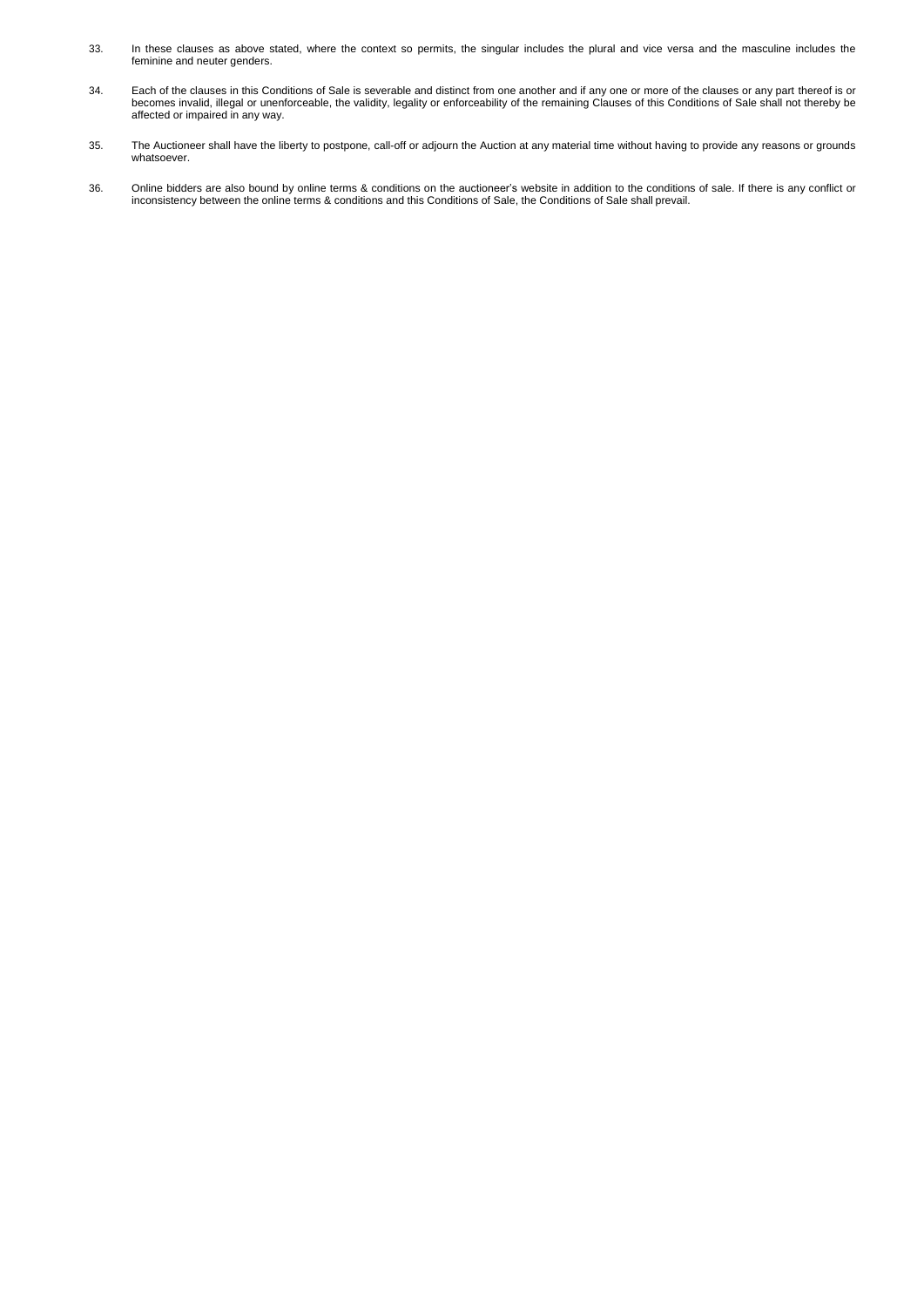## ONLINE TERMS AND CONDITIONS (AUTO VEHICLE AUCTION)

The Terms and Conditions specified herein shall govern all users of www.ngchanmau.com ("NCM website").

#### 1. ELIGIBILITY OF E-BIDDERS

1.1. Parties who are interested to participate in public auction and bid online ("E-Bidders") may do so by logging on to NCM website and register as a user.

1.2. E-Bidders who register as a user to participate in the public auction via NCM website shall:

a. For an individual, be of 18 years and above, sound mind and not an undischarged bankrupt;

b. For a company, be incorporated under the laws of Malaysia and must not be in liquidation; and

c. Be able to take, fulfil and perform all necessary actions, conditions and matters (including obtaining any necessary consents) in terms of law to enable E-Bidders to participate in the public auction and complete the purchase in the event of successful bid.

1.3. E-Bidders' eligibility requirements are also subject to the existing Federal and State legal provisions.

#### 2. REGISTRATION OF E-BIDDERS

2.1. E-Bidders shall provide true, current and accurate information to register as a user.

2.2. Individual E-Bidders are required to upload copies of identification documents.

2.3. For E-Bidders who are companies, certified copies of the Form 24; Form 44; Form 49 (or its equivalent forms under the Companies Act 2016); Memorandum and Articles of Association/Constitution of the company in compliance with Companies Act 2016 and a duly signed Board of Directors' Resolution shall be uploaded.

2.4. E-Bidders only need to register as user once and the registered E-Bidder's username and password can be used for the subsequent auctions on the NCM website.

2.5 E-Bidders shall keep the E-Bidders' account details strictly confidential and be liable for any bids made via the E-Bidders' account.

2.6. E-Bidders are advised to inspect the condition of the vehicles and conduct their own JPJ, PDRM (police) search prior to the Auction sale.

2.7. It is the sole and absolute responsibility of all intending E-Bidders at their own costs and expense, to seek and obtain from the Puspakom, JPJ and/or the relevant authorities or bodies, all inspections, and/or consents as may be required or as may be applicable in respect of the purchase of the Vehicle and to satisfy themselves on the physical condition of the Vehicle and all matters in connection with the Vehicle prior to the bidding (including and not limited to verifying the particulars, state and condition of the Vehicle and the terms of the conditions and restrictions affecting the Vehicle if any, and matters relating to the ownership and transfer of the Vehicle, the status of the Vehicle's cuts and joints, the tampering of engine and chassis numbers, the change of engine, blacklist by relevant authorities and/or any other obligations pertaining to the Vehicle). E-Bidders shall be deemed to have conducted independent inspection and have full knowledge of all of the matters aforesaid. Ng Chan Mau & Co Sdn Bhd ("the Auctioneer"), the Legal Owner/Bank, the Legal Owner/Bank's solicitors and NCM website and their respective agents or servants do not in any way make any representation or warranty in respect of any of the aforesaid and shall not in any way be responsible or liable to the E-Bidders in respect of any of the aforesaid.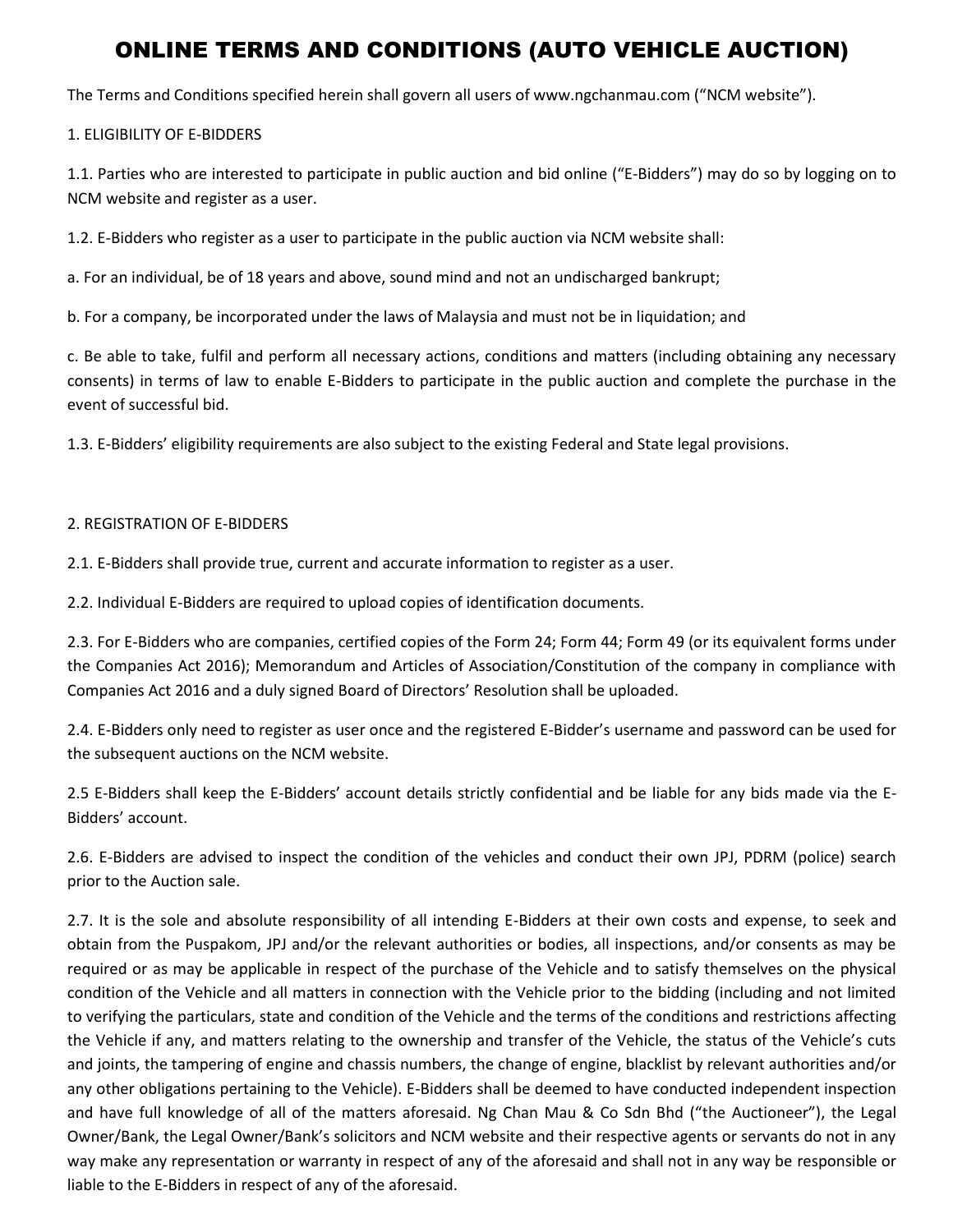2.8. The registration of an individual or company as a user on the NCM website shall not be construed as approval of eligibility of the intended E-Bidder to conclude the auction sale. Please refer to Part 1 above for requirements on the eligibility of E-Bidders.

3. HOW TO BID

3.1. E-Bidders may browse through the NCM website and select the vehicles the E-Bidders wish to bid.

3.2. By proceeding with the bid in the Auction, the E-Bidders are deemed to have agreed and accepted the NCM website Terms & Conditions.

3.3. The Terms & Conditions herein shall be read together with all the Conditions of Sale attached to the Proclamation of Sale which is uploaded on the NCM website and shall be deemed to have been read and agreed upon by the E-Bidders prior to bidding.

3.4. E-Bidders must make deposit payment as required under the Conditions of Sale attached to the Proclamation of Sale, i.e. a sum of RM1,000.00 (if the Reserve Price is below RM100,000.00) or 5% of the Reserve Price (if the Reserve Price is RM100,000.00 and above) or regardless of reserve price such sum as indicated in the "Remarks" column of the Proclamation of Sale, whichever is higher, together with the buyer's premium of RM600.00 (if the Purchase Price is RM5,000.00 and above) or RM300.00 (if the Purchase Price is below RM5,000.00) per vehicle via **FPX (Financial Process Exchange)** which is an online payment gateway that facilitates local interbank transfer of funds and available on the NCM website. No personal cheques will be accepted.

3.5. E-Bidders are required to complete the registration process by inserting the relevant details and uploading the relevant documents onto the NCM website and make the deposit payment as stipulated in Part 3.4 above latest by 11.59 pm, at least one (1) day before the auction date.

3.6. Registration shall be subject to verification and approval of NCM website and subject further to deposit payment being cleared by the bank. Please take note that approval from NCM website administrator may take at least 1 working day and any improper, incomplete registration or late registration may be rejected at the sole discretion of the NCM website. Neither NCM website nor its agents and/or representatives bear(s) any responsibility or assume(s) any liability in the event that the registration of a prospective E-Bidder is rejected and/or delayed for any reason whatsoever. In the event of the registration is rejected, the deposit paid (if cleared by the bank) shall be refunded to the same bank account from which the deposit transfer was made within two (2) working days.

3.7. Upon approval and verification by NCM website, registered E-Bidders will receive a password, i.e "PIN", via SMS to the registered mobile number which allows the registered E-Bidders to bid for their intended vehicles on the auction day.

3.8. Bidding may be done via a computer, smart phone or any device with internet connection.

3.9. Once the E-Bidders have successfully registered for online bidding, the E-Bidders will be eligible to bid online.

3.10. Upon receipt of the secured hyperlink, only one device may be used to access the online bidding interface at any one time.

3.11. All E-Bidders shall read and be familiarised with NCM website terms and conditions, the conditions of sale and the Terms & Conditions stated herein and the usage of the e-bidding system prior to bidding.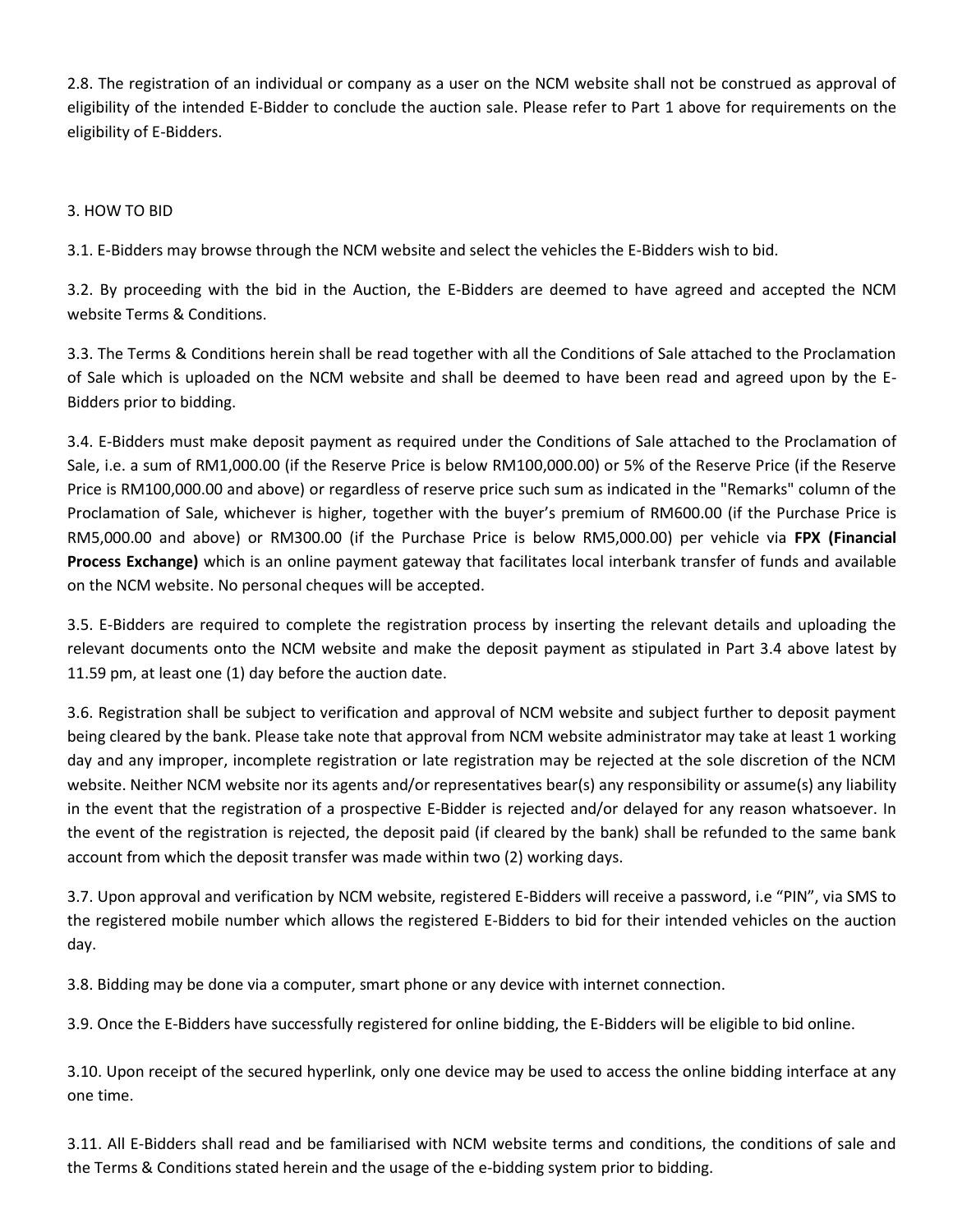#### 4. BIDDING PROCEDURES

4.1. Bidding shall generally commence based on the sequence of the lot being shown on the online bidding interface. However the Auctioneer has the right to vary this sequence without notice.

4.2. It shall be the responsibility of registered E-Bidders to log in through the online bidding hyperlink to wait for their turn to bid for the vehicle lot in which they intend to bid. E-Bidders are advised to log in to the online bidding hyperlink provided and be on standby before the auction time.

4.3. Auction starts when a flash message "Starts" is displayed, followed by a message stating "Auction started. Enter your bid now".

4.4. Each bid will be called for 3 times, "First Calling, "Second Calling", "Final Call". Registered E-Bidders may submit their bid at any of these stages of biddings by entering the bid amount.

4.5. Any bid by the registered E-bidders shall not be withdrawn once entered.

4.6. In the event of any clarification, disruption or special situation, the Auctioneer may at his discretion decide to pause, postpone and/or call off the public auction The E-Bidders will be notified of this on the webpage.

4.7. When system displays "No More Bids", no further bids will be accepted by the Auctioneer through the NCM website.

4.8. The E-Bidder with the highest bid after the NCM website displays "Sold" message shall be declared as the successful bidder.

4.9. Upon request by any E-Bidder and subject to the discretion of the Auctioneer, any unsold lots may be re-auction before the auction ends in accordance to the same bidding procedure.

4.10. The decision of the Auctioneer shall be final and binding on the E-bidders.

4.11. A successful E-Bidder will be directed to a page where further directions are given in order to conclude the sale of the auction vehicle. Please also refer to Part 5 below.

4.12. Unsuccessful E-Bidders will have the deposit paid (if cleared by the bank) refunded to the same bank account from which the deposit transfer was made within two (2) working days.

4.13. The information shown and/or prompted on the screen handled by the NCM website regarding the public auction, particularly to the calling of bidding price during the bidding process and the declaration of successful bidder shall be final and conclusive.

#### 5. POST PUBLIC AUCTION

5.1. Any E-Bidders who successfully bid for the Vehicle shall and undertake to pay the balance purchase price to the Legal Owner/Bank within the timeframe as stipulated in the Conditions of Sale attached to the Proclamation of Sale from the date of auction, failing which the deposit paid will be forfeited by the Legal Owner/Bank.

5.2. In the event there is any inconsistency between the personal details and documents uploaded in the NCM website and the actual documents produced by the successful bidder, the Auctioneer shall have the right not to issue the Certificate of Sale in favour of the successful bidder and may at his discretion cancel the sale and proceed to put the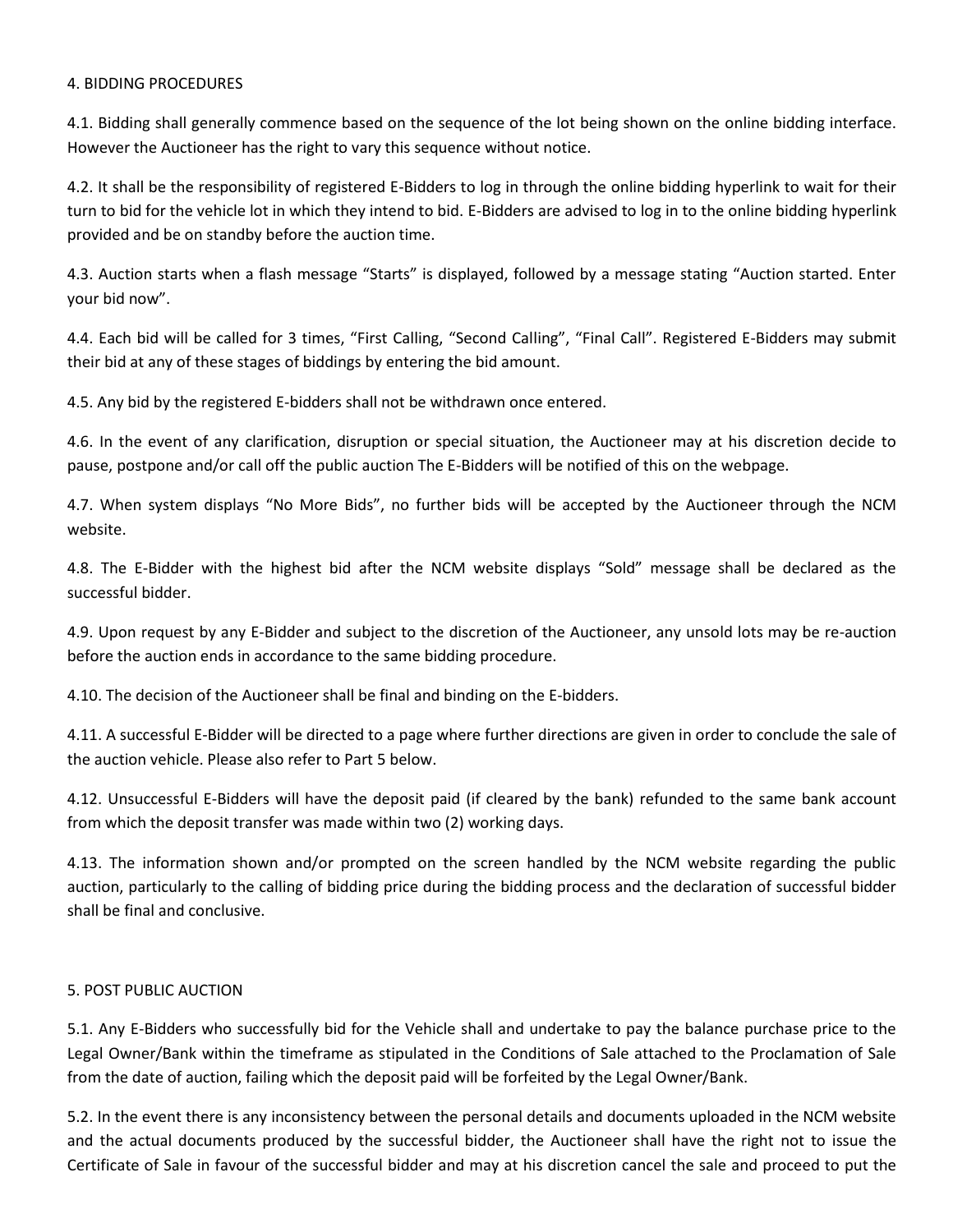vehicle up for a new auction and the deposit paid together with the buyer's premium shall be forfeited to defray the cost of the auction and shall not be refunded.

5.3. The issuance of the Certificate of Sale shall be a conclusive evidence for the sale of the Vehicle to the successful bidder.

#### 6. OTHER APPLICABLE TERMS & CONDITIONS

6.1. All registered E-Bidders at NCM website undertake to fully comply with this terms and conditions herein. Further, all successful E-Bidders shall also be bound by the terms and conditions of the Conditions of Sale attached to the Proclamation of Sale.

6.2. The Auctioneer may from time to time add, modify, or delete any terms and conditions herein in the interest of the Auctioneer and/or the Legal Owner/Bank.

6.3. E-Bidders are responsible to ensure that their internet access is in good condition during the whole process of public auction until conclusion thereof. Unsatisfactory internet access may disrupt any bids made by the E-Bidders.

6.4. The Auctioneer or the NCM website shall not be liable for any disruptions, delays, failures, errors, omissions, or loss of transmitted information due to the unsatisfactory internet access or any online or system failures or disruptions that may howsoever occur during the process of public auction at NCM website resulting in the E-Bidders being unable to place or execute the bid or resulting in any loss whatsoever.

6.5. NCM website is owned and operated by the Auctioneer. The E-Bidders agree and accept that the Auctioneer or the Legal Owner/Bank in which the Auctioneer acts for or their Solicitors or any of their respective servants or agents shall not be in any way liable for any claims or loss arising out of the use of the NCM website.

#### 7. APPLICABLE LAWS AND JURISDICTION

7.1. The usage of NCM website together with the terms and conditions hereof shall be governed by and construed in accordance with the laws of Malaysia.

7.2. The laws of Malaysia shall regulate and apply to all electronic transactions of vehicle by public auction. Any legal actions or proceedings arising out of or in connection with the electronic transaction of vehicle by public auction shall subject to the exclusive jurisdiction of the Courts of Malaysia.

#### 8. CONFIDENTIALITY OF INFORMATION

8.1. By accessing this NCM website, the E-Bidders acknowledge and agree that NCM website may collect, retain, or disclose the E-Bidder's information or any information by the E-Bidders for the effectiveness of services, and the collected, retained or disclosed information shall comply with Personal Data Protection Act 2010 and any regulations, laws or rules applicable from time to time.

8.2. E-Bidders agree to accept all associated risks when using the service in the NCM website shall not make any claim for any unauthorized access or any consequential loss or damages suffered howsoever caused.

8.3. E-Bidders shall be responsible for the confidentiality and use of password and not to reveal the password to anyone at any time and under any circumstances, whether intentionally or unintentionally.